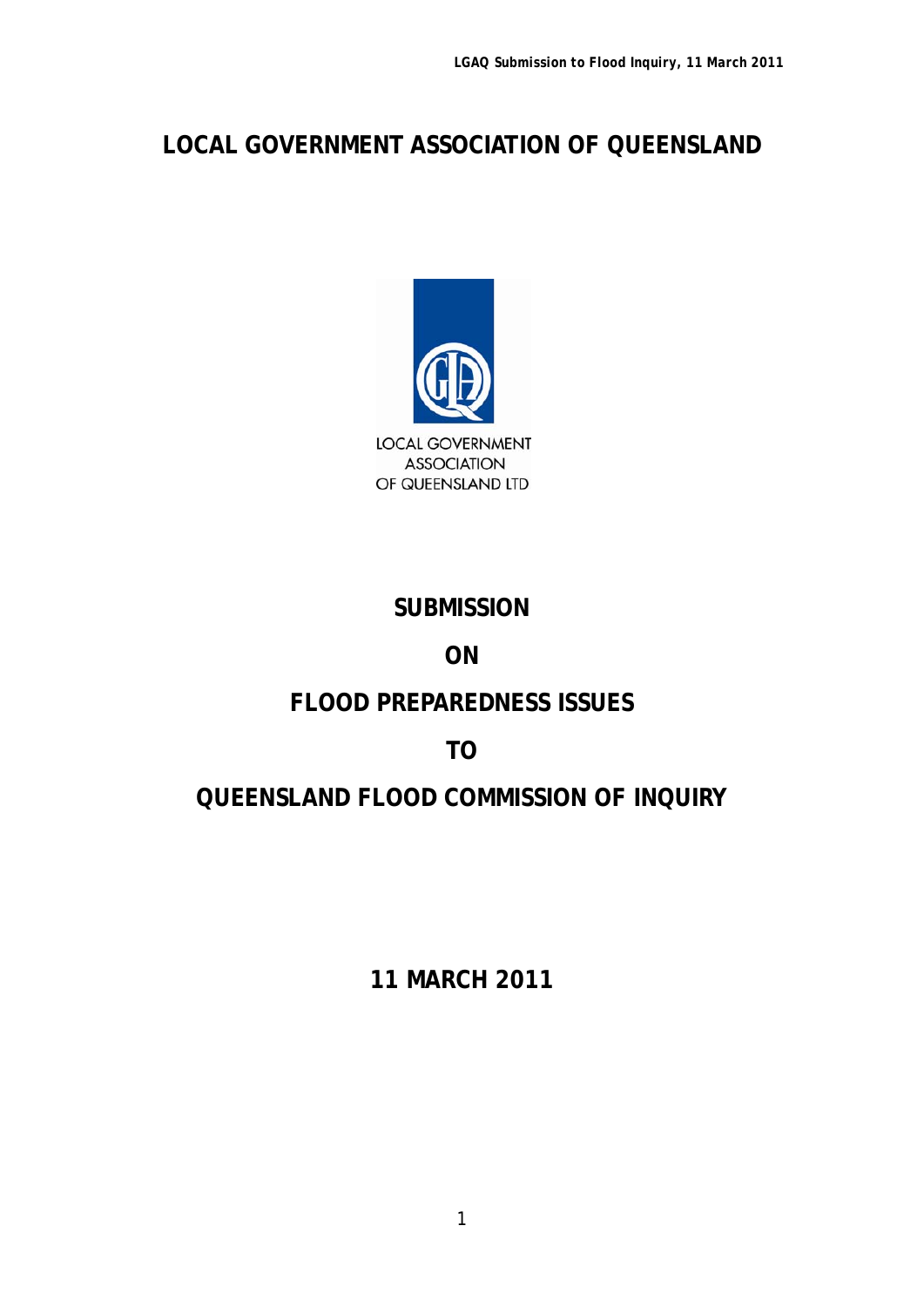### **1.Introduction**

This submission has been prepared by the Local Government Association of Queensland (LGAQ) with respect to those matters of relevance to flood preparedness contained within the Commission's Terms of Reference (TOR), and requested to be addressed in submissions lodged by 11 March 2011.

This submission covers the following matters:

- roles responsibilities and relationships,
- disaster management planning,
- early warning systems and communication,
- evacuation, and
- moderation of future events.

In particular, the submission seeks to identify measures that could assist in reducing impacts from future events. This LGAQ submission focuses on generic issues applicable across the State. Individual council submissions will no doubt focus on specific matters at the local level.

LGAQ recognises that each flooding event is different. The past few months has seen sudden and destructive flash flooding such as in Toowoomba and parts of the Lockyer Valley as well as slow onset yet also devastating events such as in Rockhampton. Measures appropriate to one form of flood event may have little relevance to other events of a different nature.

LGAQ will be holding a forum on 14 March 2011 at its Infrastructure and Planning Symposium which will be attended by councils from across the State to provide an opportunity to share experiences and learnings from recent natural disasters. LGAQ will provide the Commission with additional feedback on flood preparedness following this symposium.

In addition, LGAQ will also provide a further submission on other matters within the TOR including land use planning by 4 April 2011.

#### **2. Roles, Responsibilities and Relationships**

Local Government has a key role at the local level under the *Disaster Management Act 2003*. The role specified in the Act includes:

- **e** establishing a Local Disaster Management Group (LDMG);
- appointing a Councillor as chairperson of the LDMG;
- preparing and approving a local disaster management plan;
- appointing the CEO or another council employee as Local Disaster Coordinator;
- $\bullet$  ensuring it has a disaster response capability;
- ensuring information about an event in its area is promptly given to the district disaster coordinator.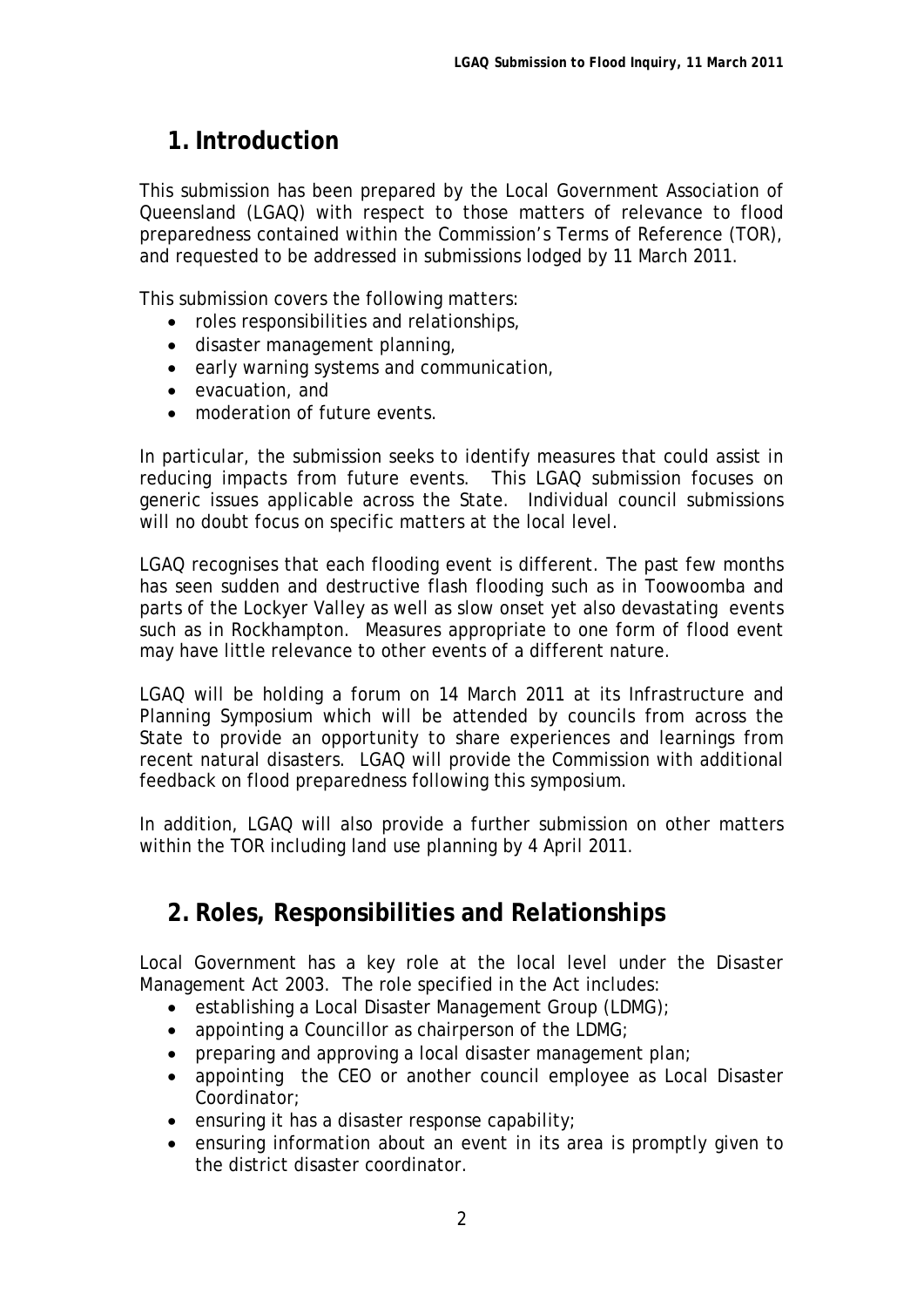The LDMG is a separate entity to the local government. Membership of the LDMG usually includes a number of other agencies as well as local government representatives.

The LDMG has specified functions for its area. The functions of the LDMG include:

- ensuring disaster management and disaster operations in the area are consistent with the State group's strategic policy framework;
- developing effective disaster management, and regularly reviewing and assessing disaster management;
- helping the local government prepare a local disaster management plan;
- identifying and providing advice to the district group about support services required by the local group to facilitate local disaster management;
- ensuring the community is aware of ways of mitigating the adverse effects of an event, and preparing for, responding to and recovering from a disaster;
- managing disaster operations in the area under policies and procedures decided by the State group;
- providing reports and making recommendations to the district group about matters relating to disaster operations;
- identifying and coordinating the use of resources for local disaster operations;
- establishing and reviewing communications systems; and
- ensuring information about a disaster in the area is promptly given to the relevant district group.

As a general comment, feedback from member councils in flood affected areas indicates that the current disaster management system under the *Disaster Management Act 2003* (DMA) generally worked well, and there appears no need for fundamental change.

There were changes to the Act introduced in late 2010, such as the appointment of a council officer as Local Disaster Coordinator and the role of the Queensland Police Service (QPS) at State and District levels. There has been some uncertainly around the new roles of State Disaster Coordinator and State Recovery Coordinator, created by the amended Act.

The local disaster coordinator has the following functions under the DMA:

- (a) to coordinate disaster operations for the local group;
- (b) to report regularly to the local group about disaster operations;
- (c) to ensure, as far as practicable, that any strategic decisions of the local group about disaster operations are implemented.

To date, the 'necessary skill or experience' of the local disaster coordinator has not been specified to councils.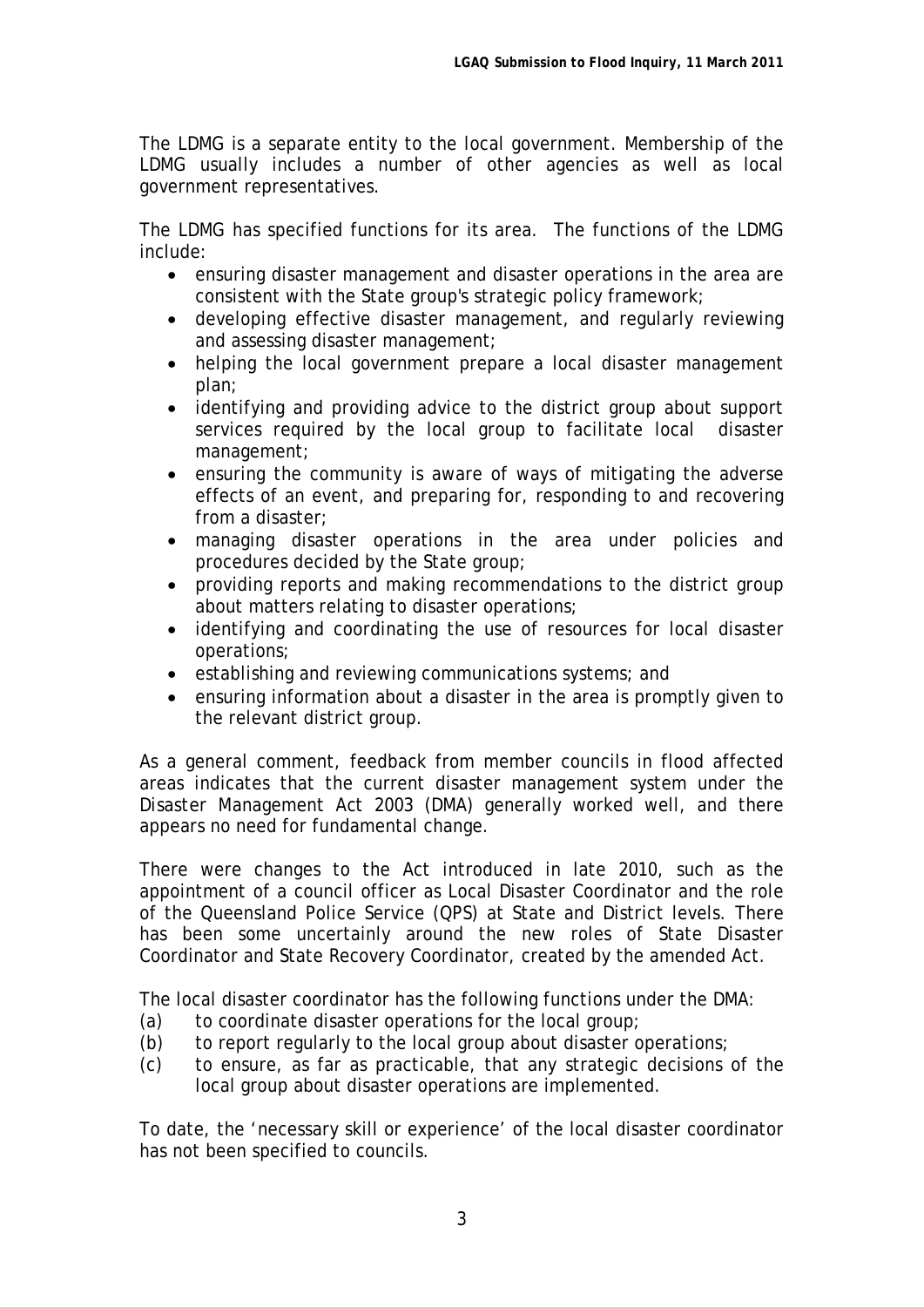In recent events which affected multiple local areas, there were expectations that all LDMGs would be available for telephone hook-ups with the SDMG. While arguably desirable that first-hand information on local events is available to the SDMG, it was not always feasible for LDMG representatives to be available to suit the timing of SDMG meetings. In addition, the potentially large number of participants by phone at the one time made effective communication difficult and time-consuming.

Protocols need to be developed to streamline LDMG engagement with the DDMG, SDCC and SDMG during events. It is essential that communication protocols are established between each level and strictly followed during events.

In the case of low flow releases and emergency flood releases from dams, there is no clear protocol on who should be responsible for alerting the community on potential impacts. In terms of efficiency and accountability, it would be desirable that the dam operator is responsible for alerting both the community and council on potential impacts and disruptions to access.

An increased emphasis on training at the local level on roles and responsibilities would support enhanced preparedness and response.

Specific comments and suggestions for enhancement of roles and responsibilities include:

- 1. There is a need for continuity of QPS personnel in disaster management roles along with longer term development of relationships with Councils and Local Disaster Management Groups. For example, a District Disaster Co-ordinator (DDC) should not be changed in November i.e. just prior to the wet season.
- 2. The mutuality of roles between the DDC and District Disaster Management Group (DDMG) and the Local Disaster Coordinator (LDC) and the Local Disaster Management Group (LDMG) needs to be embedded into the disaster management system. This can be progressed through joint planning and training sessions and development of close working relationships and communication.
- 3. Protocols need to be developed to streamline LDMG engagement with the DDMG, SDCC and SDMG during events, recognising the heavy demands placed on those at the local level in response to each event. This may involve DDMGs representing their supported LDMGs on telephone hook-ups, with direct state – local communication occurring only by exception. Communication protocols should be strictly adhered to during events.
- 4. Local knowledge and experience should be recognised in the development of plans and operational responses, particularly involving LDMG and DDMG interaction. Strong links need to be established with local networks and services that support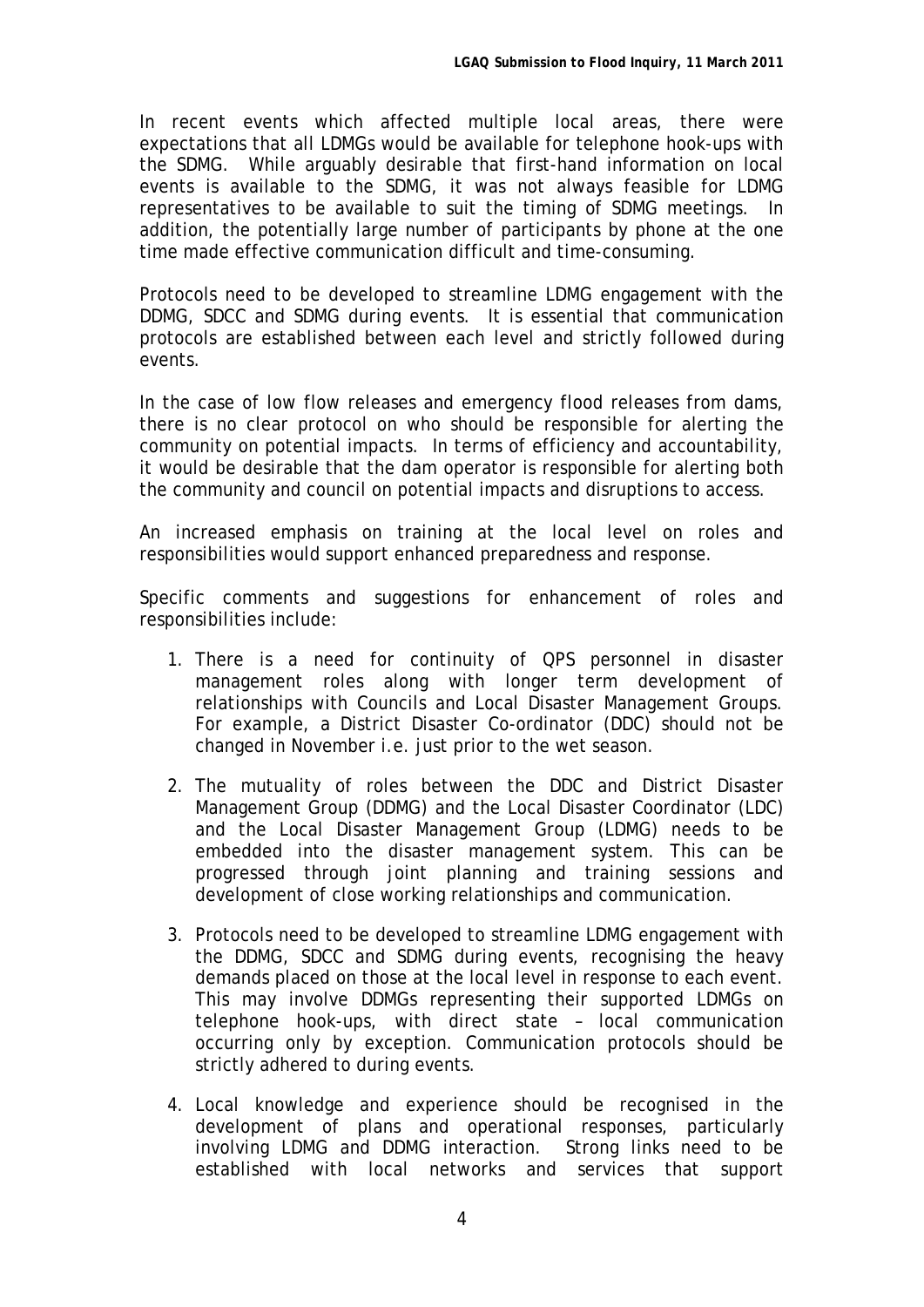communities, particularly vulnerable groups e.g. culturally and linguistically diverse, frail aged, people with disability, youth.

- 5. Local Governments to ensure leadership of the LDMG rests with the mayor or senior councillor and involves comprehensive training and regular practicing of the role along with regular interaction between LDMG and DDMG leadership. Strong leadership at the local level is paramount.
- 6. A system of mentoring and operational support by mayors experienced in disaster management for those new to the role should be considered.
- 7. Protocols should be established in relation to the responsibility of dam operators for alerting both the community and councils in relation to potential impacts of both low flow and emergency flood releases and the methods to be used in such alerts.

#### **3. Disaster Management Planning**

Disaster management plans are the essential ingredient to an effective and coordinated response to each disaster event. As a consequence of amalgamations in 2008, most councils inherited separate local disaster management plans, hazard studies, and databases for each of the former council areas.

Due to resource constraints, some are yet to be consolidated with a holistic appreciation of the new jurisdictions. In addition, amalgamated councils inherited planning schemes (development control) which were based on different approaches to defining flood events and underpinned by differing levels of information to support decision making.

Several amalgamated councils have also identified the difficulties of planning for multiple concurrent or consecutive events across large, complex jurisdictions.

Where senior staff were available at local service centres, this lack of integration was less of a problem as capacity existed to mobilise actions and resources at the local level based on the specific "local" plan.

Nevertheless, it is essential that priority is given to ensuring an integrated local disaster management plan across the total council area as well as integrating disaster management considerations within planning schemes under the *Sustainable Planning Act* (SPA).

Some councils have established sub groups of their LDMG to operate as local emergency coordinators, recognising the importance of local input to both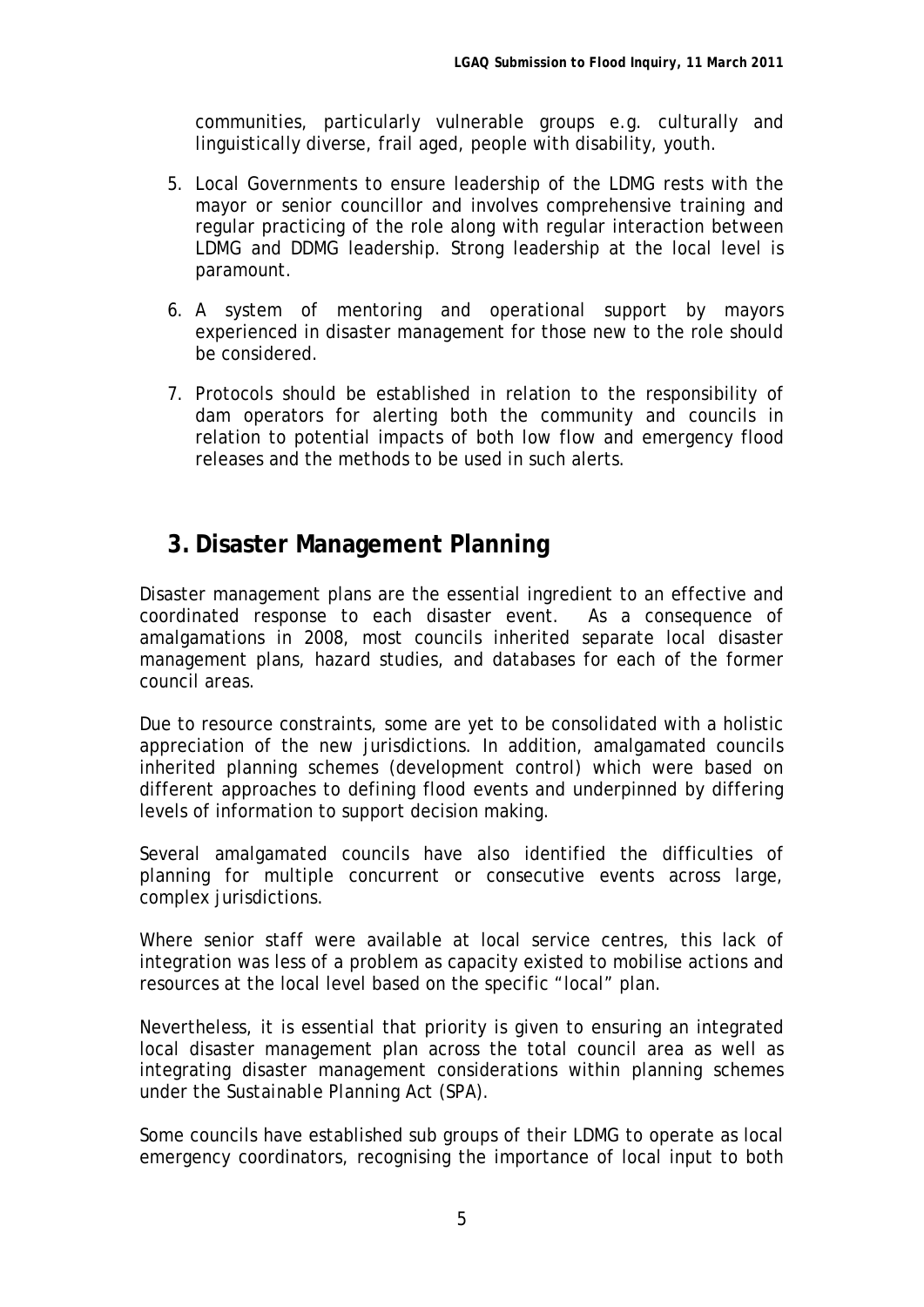response and recovery efforts. However most councils do not have the resources to establish and sustain multiple local sub-groups.

Greater emphasis is required on developing more standardised disaster management planning systems including templates and manuals. This would be facilitated by greater State investment in support systems and capacity building.

Improved frameworks for reporting on the status of essential services would be desirable to ensure appropriate support from regional and state resources, particularly where water and sewerage systems are damaged.

LGAQ in partnership with the Queensland Office of Climate Change undertook an inland flooding study aimed at developing options to improve Queensland's resilience to extreme flood events caused by climate change (see **Attachment A** for details). The study outcomes, released in November 2010, provided:

- a recommended climate change factor for incorporation into flood studies;
- specific policy options for improved flood risk management in the Gayndah case study area;
- recommendations for the review of State Planning Policy 1/03 *Mitigating the Adverse Impacts of Flood, Bushfire and Landslide*.

Some attention should be focused on ensuring back-up generators are readily available to provide power to maintain key emergency services during major events. This is a need additional to back-up generators required to sustain normal business operations.

Increased emphasis on community education of flood dangers is essential. There were many examples of people placing themselves in danger driving into fast moving water or simply sightseeing. Building community resilience including recognition of the need for people to take individual responsibility for their own safety should be a priority for the State and Local Governments working together.

Resourcing the local disaster management role will be a significant issue for councils particularly in terms of ensuring appropriate skills are retained at the local level to provide an appropriate and professional input to all aspects of local disaster management. Greater emphasis on training and practice between events will assist. It is noted that there has been a reduction in funding support for training through EMA.

Specific comments and suggestions for enhancement include:

1. The development of disaster management plans, particularly at the local level, should be seen as a strategic and systemic priority within the overall risk awareness, assessment and governance responsibilities of local governments.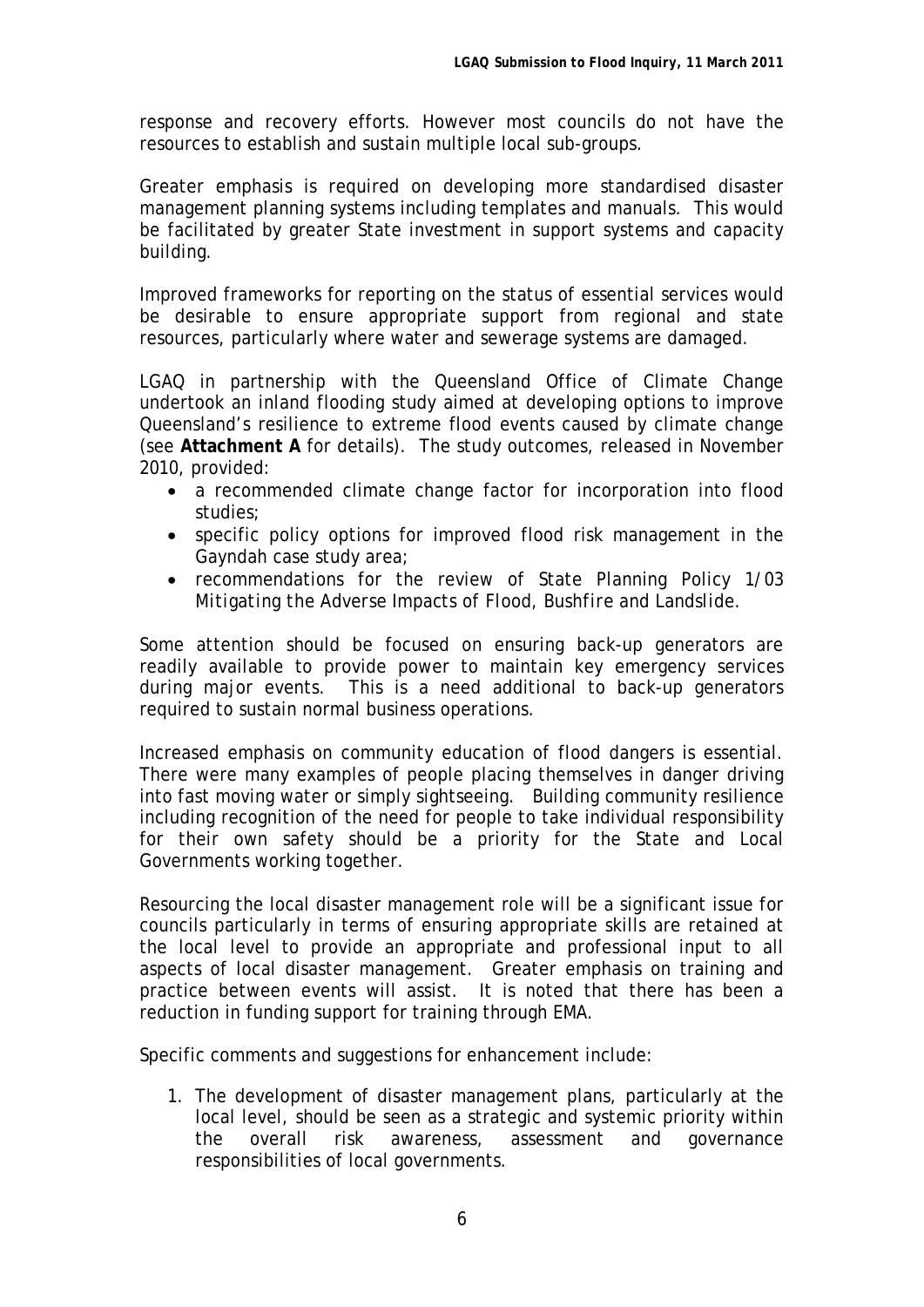- 2. More standardised disaster management planning systems including templates and manuals would assist local disaster planning. This would be facilitated by greater State investment in support systems and capacity building.
- 3. More active review of LGMG and DDMG plans and preparedness by Department of Community Safety (DCS) is encouraged.
- 4. Disaster management plans should be reviewed to ensure the implications of multiple events in a local area and district at the same time can be responded to in terms of personnel and resources.
- 5. The need for enhanced practice and training between events should be recognised. This will need to be supported through additional funding.
- 6. Plans at local and district levels should provide greater emphasis on interface between essential services i.e. water, sewerage, power and telecommunications. This is particularly relevant to recovery and reconnection of essential services. The plans should ensure the need for the pre-positioning of "assets" is clearly understood and addressed.
- 7. Where councils cover large geographic areas and a number of separate towns and villages, sub regional emergency coordination/management groups may provide important local inputs to disaster management and support the LDMG and local disaster coordinator. Where resources do not allow for the formation of additional groups, alternate solutions such as improved communications or greater use of emergency volunteers (e.g. RFB or SES) in these communities should be considered.
- 8. Improved reporting systems on the status of essential services should be established. This would be facilitated by a reporting template tightly focused on relevant supply continuity issues and situations.
- 9. Attention should be placed on increasing community awareness of potential dangers from flooding and other events at the local level. This should also include increasing awareness of what to do in specific events including location of evacuation centres. Specialised strategies will need to be developed and implemented for vulnerable groups in partnership with local existing networks, services and communities. Initiatives to build community resilience with better recognition of the need to take individual responsibility for their own safety should also be a priority.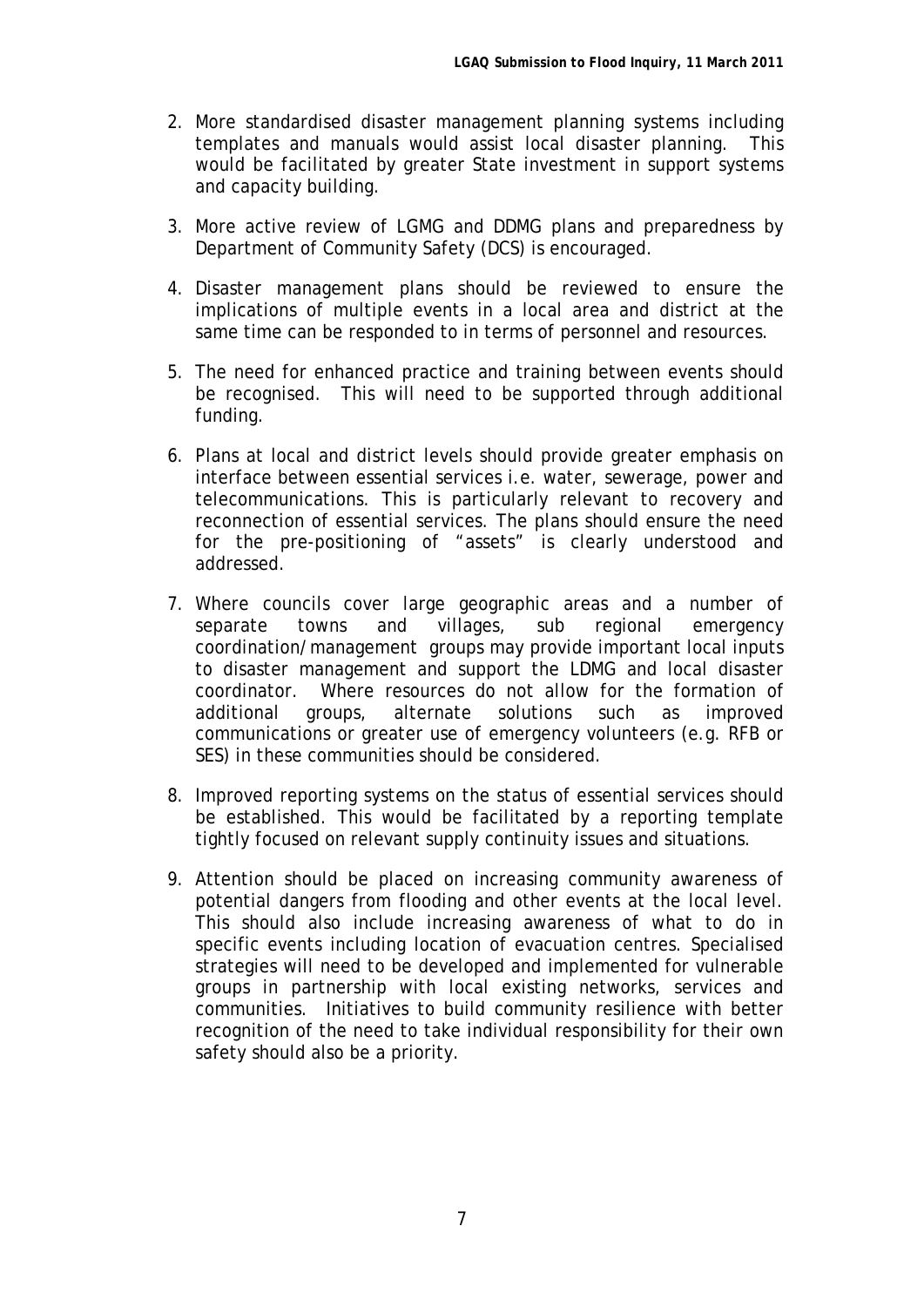### **4. Early Warning Systems and Communication**

In some flash flooding events, it is doubtful if any enhanced system of early warning could have mitigated impacts. In some cases, warning of flash flooding could have placed more people in jeopardy as they tried to move cars that were very quickly washed away by the flash event.

There needs to be recognition that normal communication systems (fixed lines and mobile phones) may not operate in flood situations. Redundancies need to be considered in maintaining emergency communication. Two-way radios are important and there may be a role for satellite phones in some locations.

Emergency Alert systems (SMS message or voice message on fixed phone) are important in increasing awareness of potential events. There is no system at present that alerts those with a mobile phone who are visiting an area of potential threats. It is understood there is a COAG sponsored project to test the feasibility of location based SMS messages to all mobile phones in an area. The technology should be available to allow messages to be sent to any mobile phone logged on to a tower in a defined area.

In some cases, a warning siren in a small town may be the most appropriate method to alert people to a potential threat. However, it will be important that the siren does not confuse people in terms of the nature of the event (e.g. fire, cyclone and flood).

There needs to be recognition that in some locations there is effectively no "local" radio or television station. Residents may listen to broadcasts from a number of surrounding regions. It should be possible to ensure that warnings for each local area are provided to media in locations where residents of an adjoining area may be tuned in.

Enhanced use of technology to provide a better on-the-ground understanding of the magnitude of each event and potentially affected properties could assist in developing better community understanding of terminology and technical references to flood heights.

An emphasis on capacity building at the local level in interpreting and communicating flood and other disaster impacts is desirable.

The sheer volume of calls and hits on websites such as the SES and Main Roads resulted in delayed responses and diminished performance at times during recent events.

Specific comments and suggestions for enhancement include:

1) Clearer alert and warning messages for the public about the implication and timing of rising river/creek levels and an approaching cyclone and storm surge should be developed. Explanation of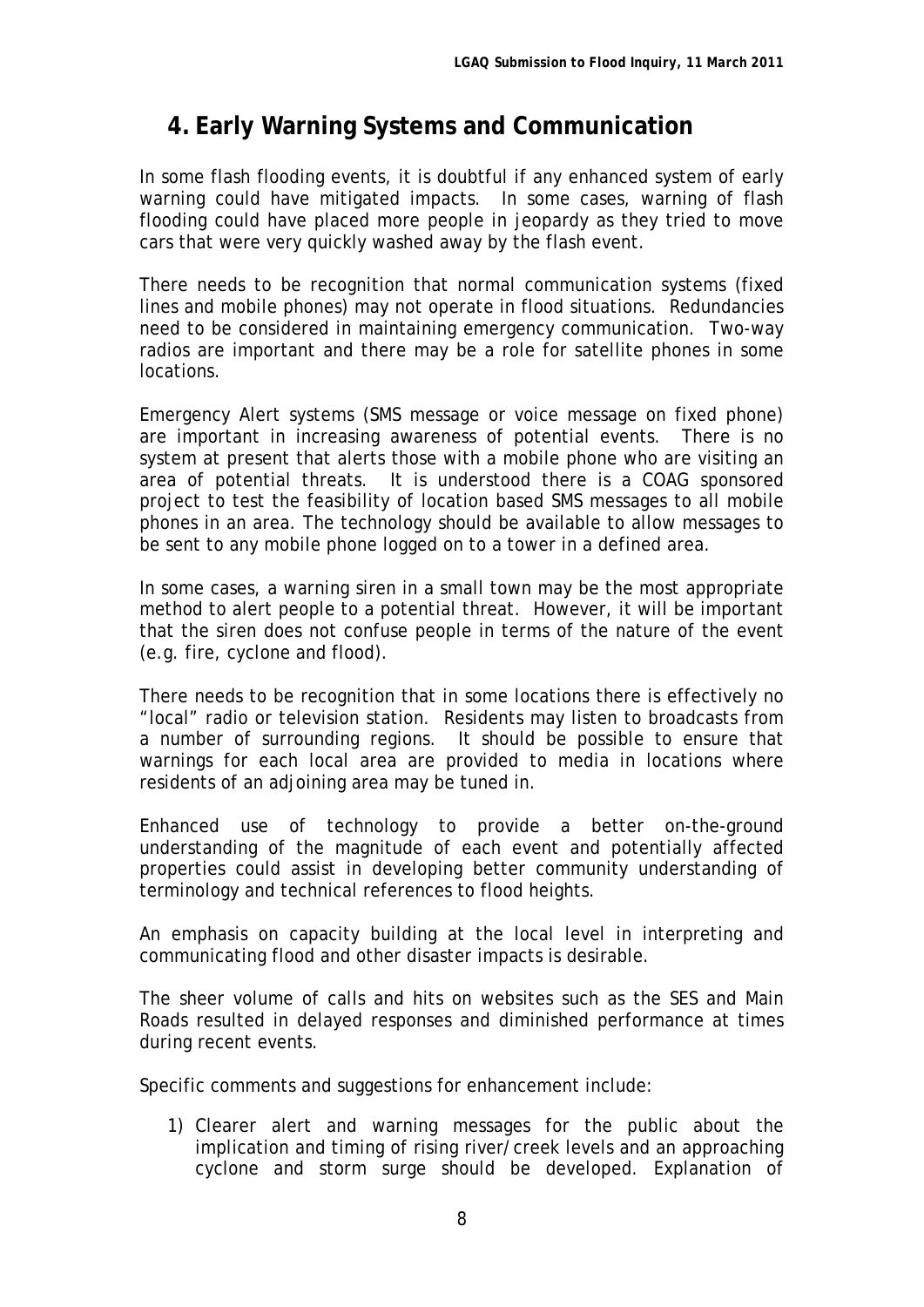technical weather forecasting and hydrological terminology in "everyday" language and locally known references would be of great value to the community. Multi-lingual alerts and messages need to be made available in a timely manner, and distributed appropriately to people from culturally and linguistically diverse backgrounds.

- 2) Greater emphasis should be placed on capacity building at the local level in matters such as the interpretation and communication of potential event impacts, including enhanced technology to assist communication.
- 3) Review should be undertaken of the form and use of the emergency alert siren used on radio. Suggestions have been made for the adoption of a flood warning signal or siren.
- 4) Greater use of all forms of technology and communication should be explored in the dissemination of information, alert and warning messages e.g. radio, television, landline messaging and mobile telephones SMS (including phones without a billing address in the affected area), and web based - email, Facebook, twitter, etc.
- 5) Greater use should be made of commercial radio to convey public information, alert and warning messages to ensure a wider coverage across the various demographics reflecting diverse listening preferences. There should be recognition of radio and media coverage from neighbouring regions in dissemination of information.
- 6) Ongoing public information and education, particularly at the commencement of the wet season, is required to ensure the community is aware of its vulnerability to natural disasters, personal responsibilities should an event occur and the various means by which information can be accessed.
- 7) Local governments and LDMGs should develop improved plans for the management and support of the media pre and post disaster events to ensure essential and accurate information is disseminated and to reassure the community that local leadership structures are operating effectively. The community looks to its local leaders.
- 8) Councils should consider the development/adoption of greater redundancy in their Call Centre operations and ICT systems to ensure continued operation during and immediately after disaster events through the establishment of back up systems outside of the city/town or region away from affected areas.
- 9) Alternative field communications should be developed to support onthe-ground LDMG and DDMG response and recovery operations to overcome the loss of mobile phone or radio networks through damage to transmission facilities and loss of power. This is essential to public safety. Strategies should include provision of information through outreach, such as door knocking and hand delivered information.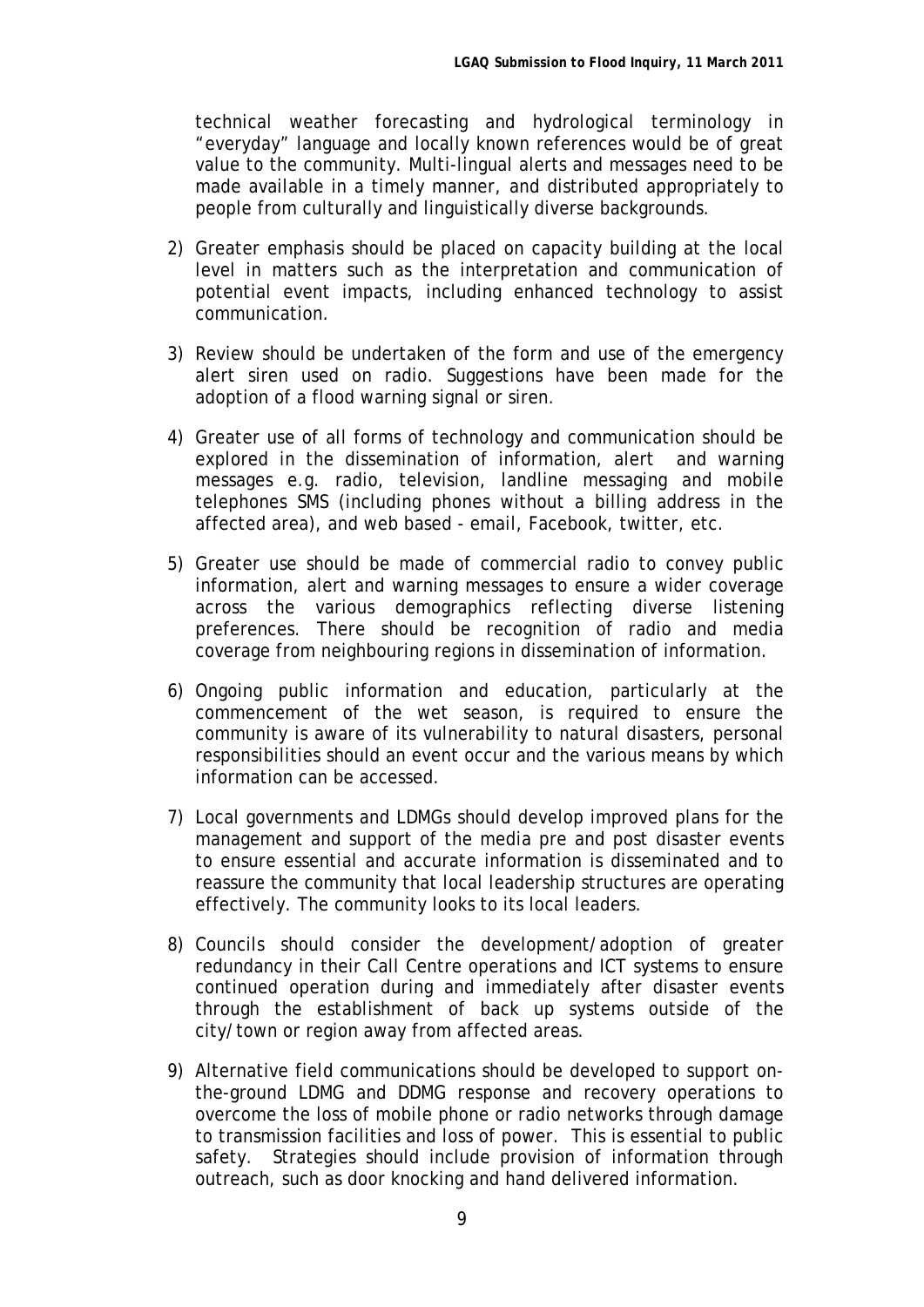#### **5. Evacuation**

This is an important matter in relation to preparedness. The scale of potential events needs better consideration. In some cases, a small additional rise in water levels would have required mass evacuations beyond the capacity of the local area. Access to surrounding centres and airports may be badly affected making it extremely difficult to move large numbers of people.

In some cases, evacuation centres had been established but supplying these with bedding and food had not been appropriately thought through. In other cases, people were unwilling to leave affected properties due to concerns in relation to pets. Individuals should be encouraged to have a pet evacuation plan with an emphasis on self-evacuation to family and friends.

Roles and responsibilities of councils, NGOs and other organisations for operation and management of shelters and evacuation centres need to be clarified.

EMQ has commenced a project to develop standard, state-wide 'Queensland Evacuation Guidelines'. Several trials have been completed and a consultation draft was released in October 2010.

Specific comments and suggestions for enhancement include:

- 1) Evacuation Planning needs to be more thorough, including identification of Primary Centres as well as Alternate/Supplementary Centres within LDMG and DDMG plans. Parallel arrangements need to be incorporated within Local and District Plans including arrangements for accommodating of mass evacuees into other local government and disaster district areas, particularly from populated coastal areas to inland rural communities (and vice versa).
- 2) Clarification of the roles and responsibilities for the management and service provision at evacuation centres between local governments and NGOs needs to be more fully addressed. This should include the review of existing Protocols, where they exist; including fallback arrangements should commitments under the protocols not be able to be met by any of the parties.
- 3) Management of evaluation centres needs to prioritise the safety of all evacuees, particularly vulnerable groups in line with legislative requirements (such as the Child Safety Blue Card). Special attention is required for people under the age of 18, frail aged, people with a disability, people from culturally and linguistically diverse backgrounds. In addition, for the safety and wellbeing of staff and evacuees, staff and volunteers should reflect the make-up of the community (e.g. ensure that there are both male and female staff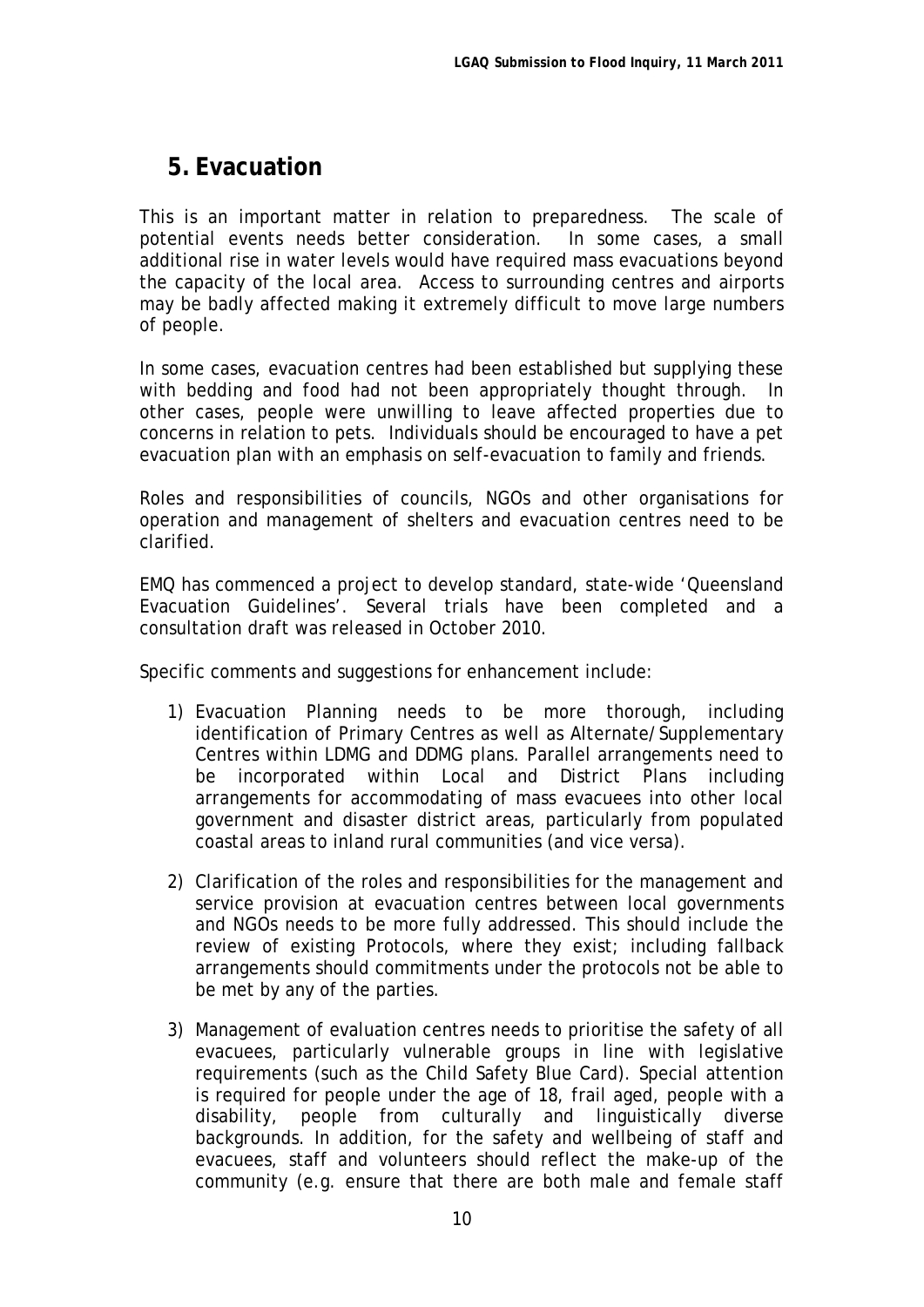working at the centre, and that staff (where possible) are from culturally appropriate backgrounds).

- 4) Clearer definition and identification of pre-event cyclones/surge centres and post-event evacuation centres is required within plans, with appropriate resources for their respective short and long term operational roles.
- 5) Development of a local register which identifies where vulnerable people live who will require additional support in evacuation (e.g. people with a disability, frail aged). There needs to be clear articulation of roles and responsibilities in ensuring the safety of vulnerable people.
- 6) Better planning and provisioning for the evacuation of pets should be included in disaster management plans at local and district levels, with an emphasis on individuals developing their own pet evacuation plans.
- 7) Sufficient resources should be allocated to fast track the finalisation and implementation of the Queensland Evacuation Guidelines.

#### **6. Moderating Future Events**

It is important to identify any simple measures that could reduce impacts to persons, property and infrastructure should similar events occur next summer and beyond. Some of the earlier comments and suggestions in relation to roles and relationships, disaster management planning, early warning and communication are of particular relevance.

Some attention should be focused on measures that can assist in improving emergency access to infrastructure that may assist in evacuation and in recovery and resupply. There were a number of situations where road access to a local airport could have assisted evacuation and where relatively minor work on access routes could have achieved flood free access.

Councils recognise the importance of flood monitoring and recording points on streams. In some cases, monitoring stations were knocked out by floodwater and only manual reading was possible. Monitoring gauges should be fitted with back-up devices and plans should include manual reading can be put in place as back-up.

A number of councils have noted the need for additional automatic monitoring points across their region. Similarly, accurate rainfall measurement at the micro level could also assist in better understanding the potential flood impacts. Some councils have noted that information gathered from farmers and others across their area showed that rainfall intensity was much higher than recorded at official BOM stations.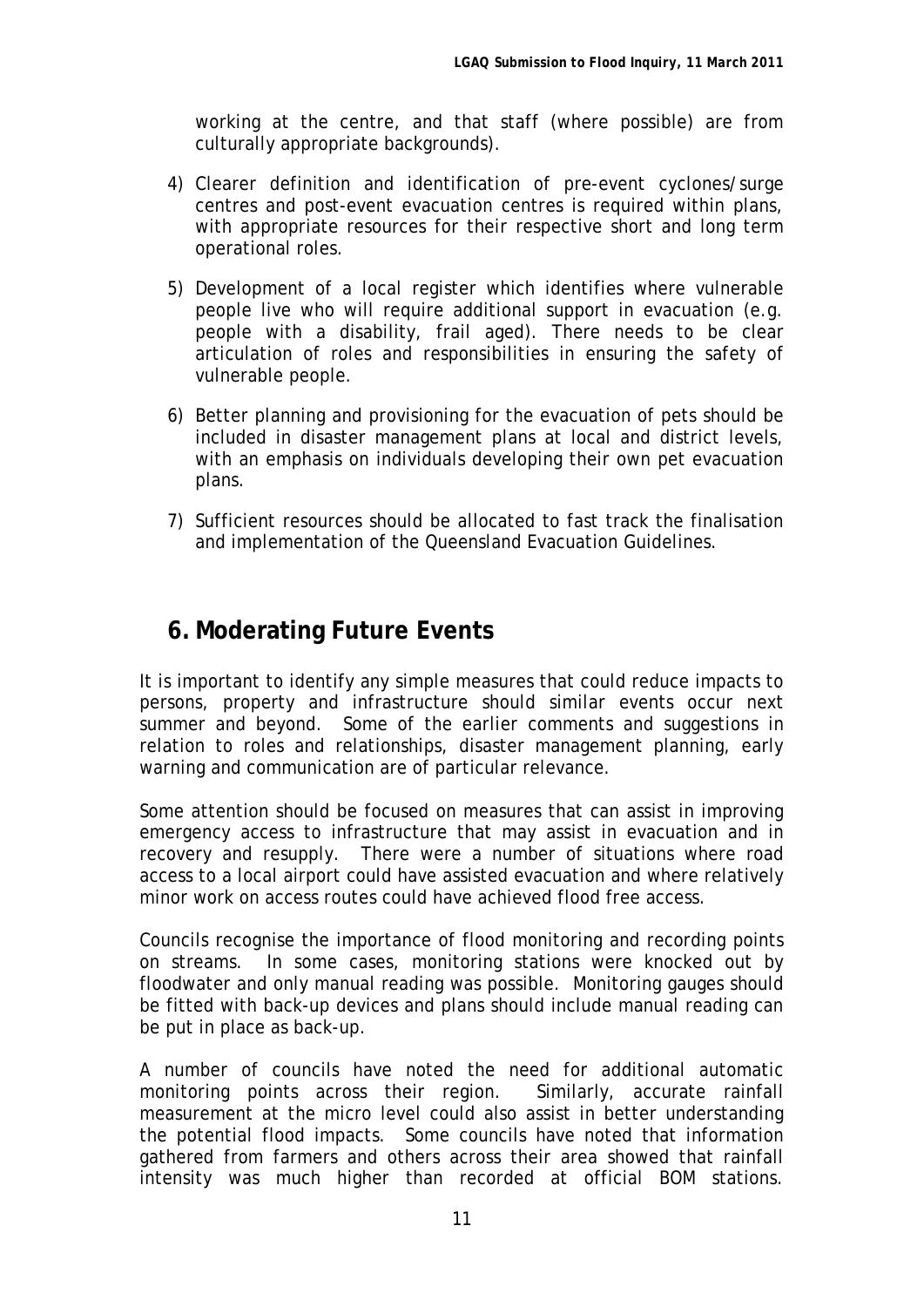Notwithstanding the challenging environment faced, and the outstanding job done by BOM in the circumstances, Local Government would support moves to ensure BOM has the necessary, and indeed increased, resources to provide storm and flood forecasting when multiple events occur at the same time across different parts of the State.

There will be a need to urgently review flood studies following recent events. Additional Federal and State resources should be allocated to support such updates of flood studies. Studies may identify opportunities to construct levy banks to better protect some communities and funding support for such mitigation solutions should be available to councils.

Comment has been made by some affected councils that they have difficulty in obtaining approvals from DERM to clear dead trees and other vegetation from waterways to avoid these becoming dangerous water borne hazards in flooding events. There needs to be greater recognition of the role of waterways in flood events and a balance between environmental values and hazard reduction.

Specific comments and suggestions for enhancement include:

- 1) There is a need for additional funding sources to enhance emergency access to individual communities.
- 2) Increase the number of monitoring and recording stations on streams.
- 3) Improve back-up systems to cover loss of automatic recording stations.
- 4) Additional Federal and State funding through the Natural Disaster Resilience Program (NDRP) should be provided to assist urgent update of flood studies and to put in place mitigation solutions such as levy banks, as well as to support other measures to improve community resilience.
- 5) Streamline approval systems for vegetation clearing for flood mitigation purposes.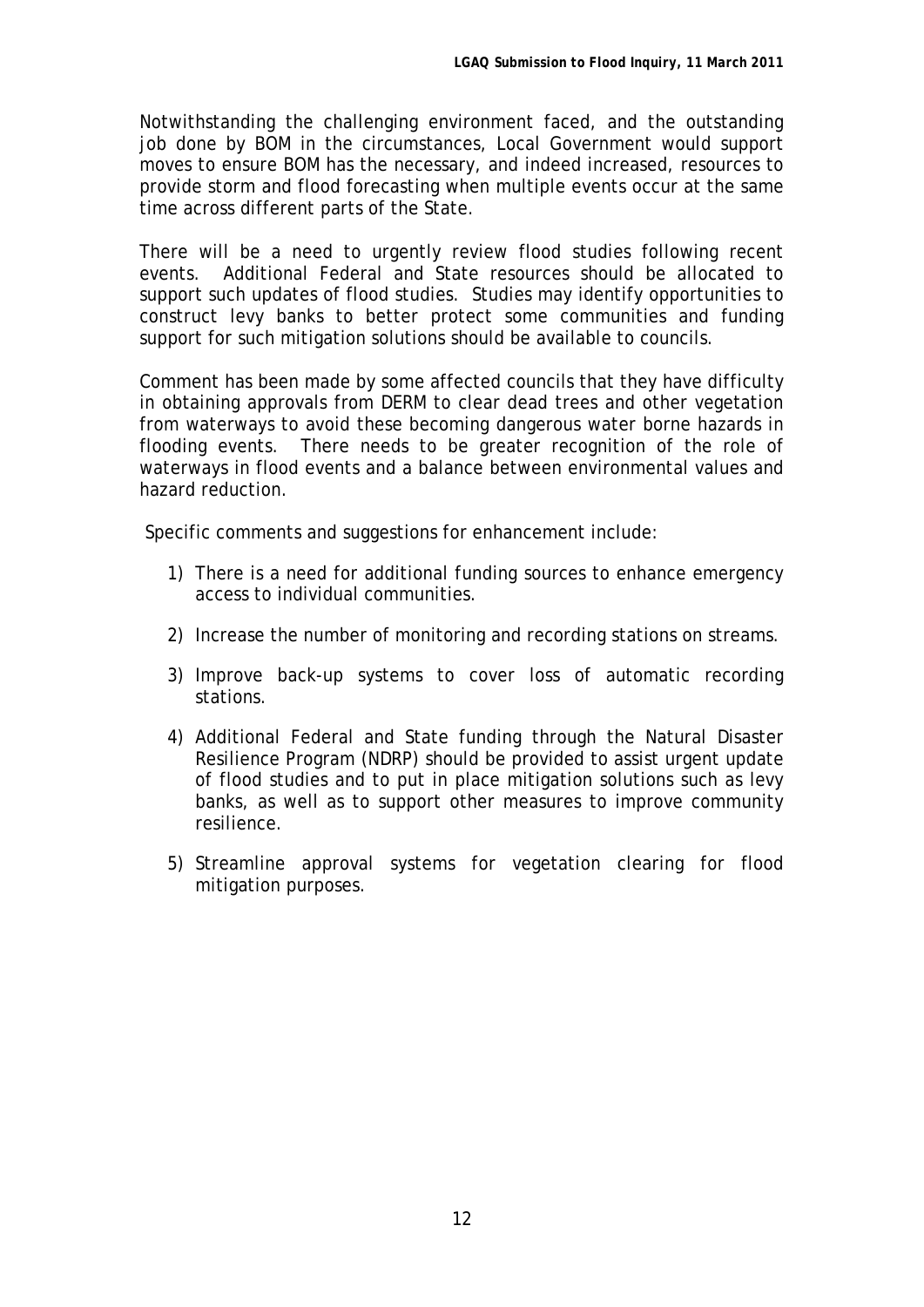# **GLOSSARY OF TERMS**

| <b>BOM</b>       | <b>Bureau of Meteorology</b>                    |
|------------------|-------------------------------------------------|
| <b>CEO</b>       | <b>Chief Executive Officer</b>                  |
| COAG             | <b>Council of Australian Governments</b>        |
| <b>DERM</b>      | Department of Environment & Resource Management |
| <b>DCS</b>       | Department of Community Safety                  |
| <b>DDC</b>       | <b>District Disaster Coordinator</b>            |
| <b>DDMG</b>      | District Disaster Management Group              |
| <b>DMA</b>       | Disaster Management Act 2003                    |
| <b>EMA</b>       | Emergency Management Australia                  |
| <b>EMQ</b>       | <b>Emergency Management Queensland</b>          |
| $\overline{ICT}$ | Information and Communication Technology        |
| <b>LDC</b>       | <b>Local Disaster Coordinator</b>               |
| <b>LDCC</b>      | <b>Local Disaster Coordination Centre</b>       |
| <b>LDMG</b>      | Local Disaster Management Group                 |
| <b>LGAQ</b>      | Local Government Association of Queensland      |
| <b>NGO</b>       | Non-Government Organisation                     |
| <b>NDRP</b>      | Natural Disaster Resilience Program             |
| <b>NDRRA</b>     | Natural Disaster Relief & Recovery Arrangements |
| <b>RFB</b>       | Rural Fire Brigade                              |
| SDC <sub>C</sub> | <b>State Disaster Coordination Centre</b>       |
| <b>SDMG</b>      | State Disaster Management Group                 |
| <b>SES</b>       | <b>State Emergency Service</b>                  |
| <b>SPA</b>       | Sustainable Planning Act 2009                   |
| <b>QPS</b>       | Queensland Police Service                       |